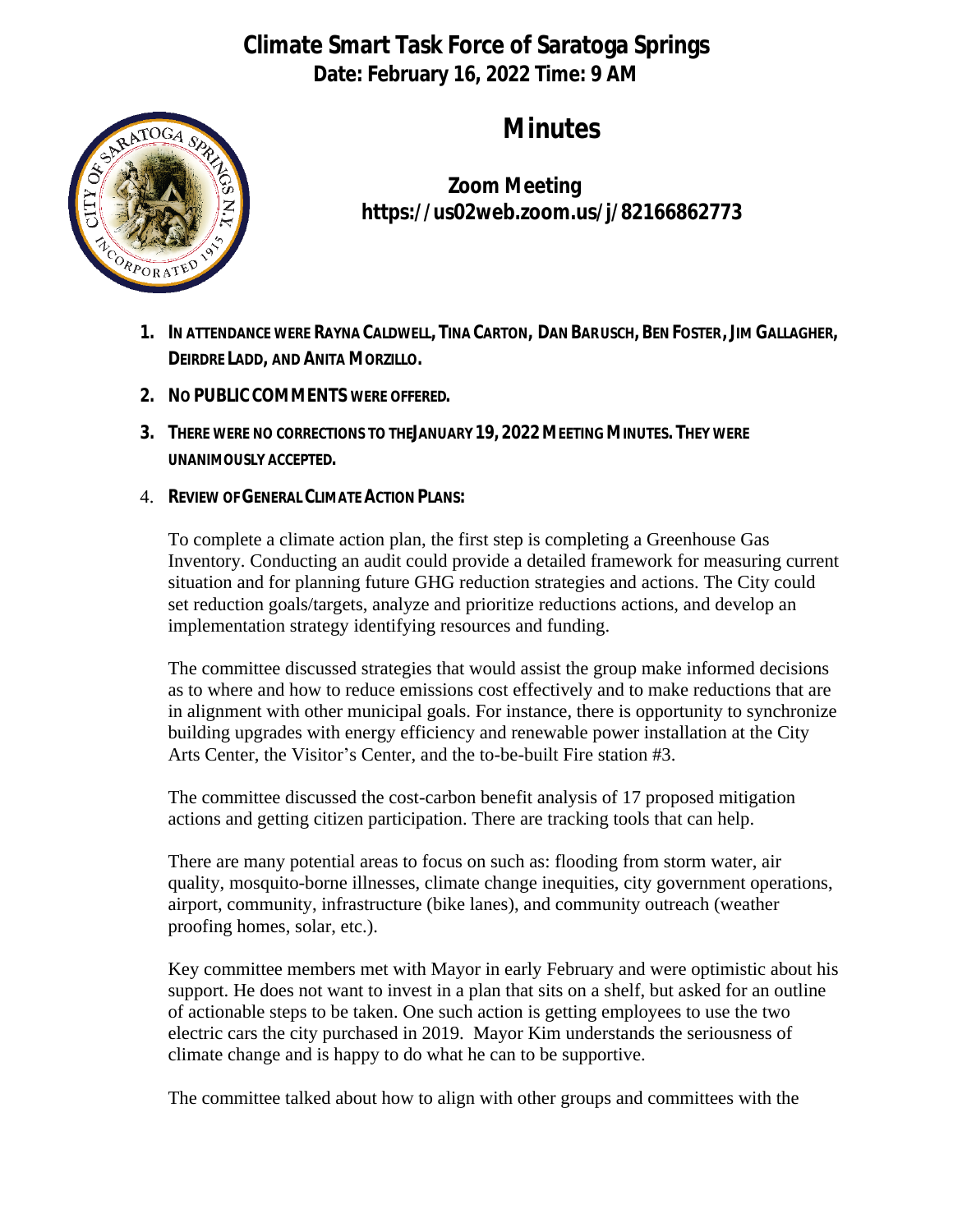### **Climate Smart Task Force of Saratoga Springs Date: February 16, 2022 Time: 9 AM**

same concerns and goals — Sustainable Saratoga, Open Space, Complete Streets, Go Green Committee, Land Conservation Brain Trust, etc.

The committee wants to review current plans such as the UDO and the Comprehensive Plan to determine what steps can be realistically accomplish. Water vulnerability is an agreed upon top priority. There are issues with too much water (flooding), too little (drought), contamination (spills) and no back up (scarcity, reliance, etc.) This committee can promote connection to Saratoga County's water supply as a backup source of water. It would be relatively easy to do now but hard to do in a crisis.

In additions, what actions are considered "low hanging fruit?" The committee determined it was important to understand these and align with member's expertise.

Community Projects: The committee discussed communicating the benefits of solar and insulation in homes. Massachusetts has a great incentive program for home insulation. NYSERDA has programs but it is difficult to get information on the their website. Note: Saratoga's Presbyterian Church (PNECC) installed solar panels on its roof a few years ago. Sharing their savings could spur others to do the same. Community Solar is another area in which we can use Ben Foster's expertise. There is an Outreach Model from Pace Law School which can be emulated.

City Projects: The paperwork for the city's streetlight purchase from National Grid is currently in review. NYPA's LED-street light conversion design report is 90% complete. Tina still working with NYPA. In addition, the City is working with NYSTEC on an ESD grant project at the public library and the Jefferson Terrace low-income neighborhood which involved "smart" streetlights is also underway and is set to be launched in the spring. The one outstanding issue is the Sternberg lights. The most efficient LED lights for these special, old-style lamps are extremely expensive compared to the basic screw in ones (i.e. \$35 vs \$1500).

Laura Faulk discussed promoting the NYS stretch code.

Rayna will give a presentation to City Council on Climate Change.

Deirdre suggested we look at Burlington's Climate Action Plan and model ours after it. Tina also mentioned Ithaca's plan was excellent. The committee all agreed not to reinvent the wheel.

The committee agreed meeting monthly in the mornings works for most people. Therefore, our next one will be on March 16th at 9am. Tina will send out the link.

#### **5. ADJOURN—MEETING SCHEDULE FOR 2022 WAS TENTATIVELY SET FOR 9 AM ON EVERY THIRD WEDNESDAY.**